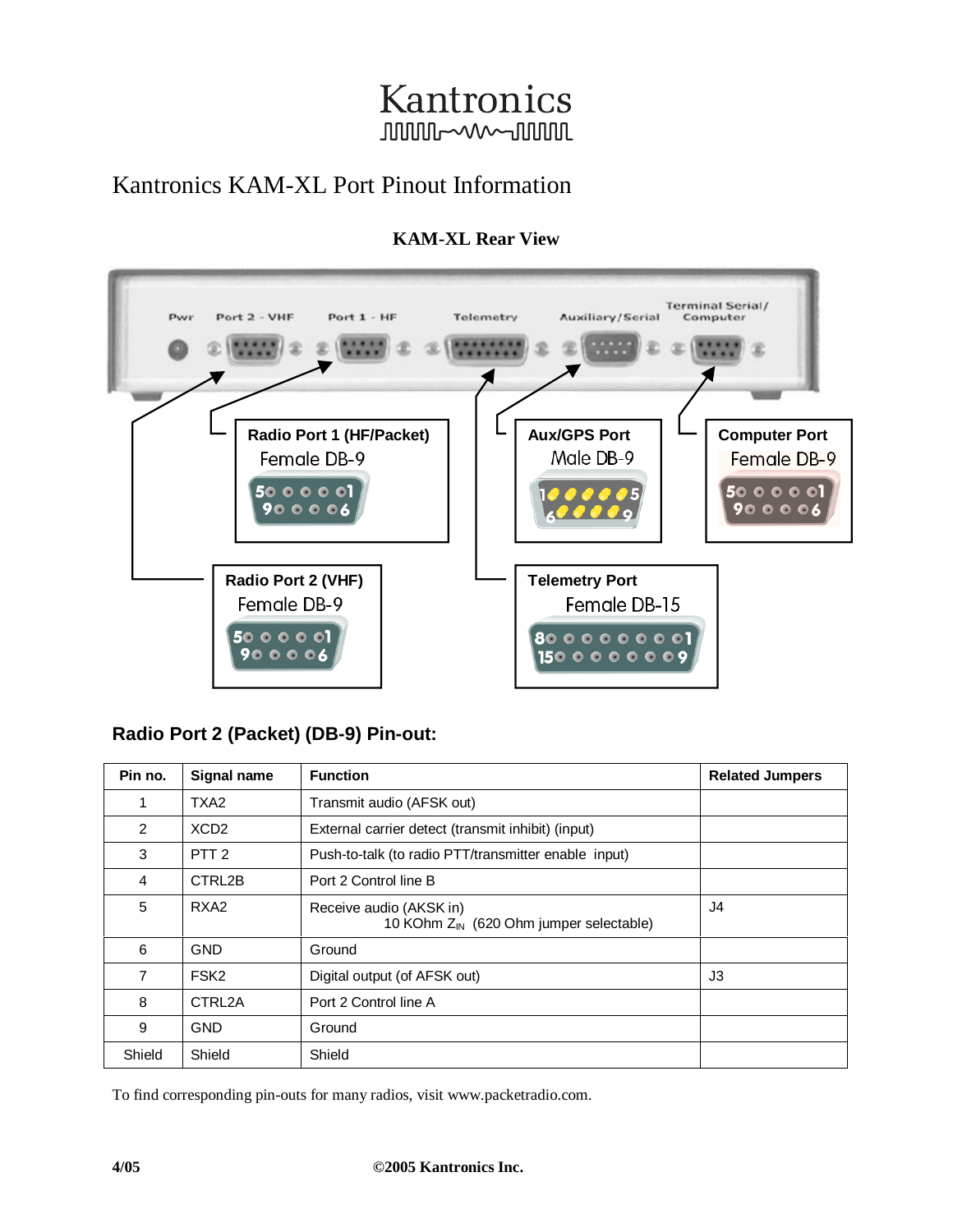# Kantronics **JUULUL-WWW-JUULUL**

### Kantronics KAM-XL Port Pinout Information

### **Radio Port 1 (HF or Packet) (DB-9) Pin-out:**

| Pin no.        | Signal name                 | <b>Function</b>                                                                | <b>Related Jumpers</b> |
|----------------|-----------------------------|--------------------------------------------------------------------------------|------------------------|
| 1              | TXA1                        | Transmit audio (AFSK out)                                                      |                        |
| $\mathcal{P}$  | XCD <sub>1</sub>            | External carrier detect (transmit inhibit) (input)                             |                        |
| 3              | PTT <sub>1</sub>            | Push-to-talk (to radio PTT/transmitter enable input)                           |                        |
| 4              | CTRL1B/CW<br><b>KEY OUT</b> | Port 2 Control line B or CW Key Output, software selectable                    |                        |
| 5              | RXA1                        | Receive audio (AKSK in)<br>10 KOhm $Z_{\text{IN}}$ (620 Ohm jumper selectable) | J <sub>2</sub>         |
| 6              | <b>GND</b>                  | Ground                                                                         |                        |
| $\overline{7}$ | FSK <sub>1</sub>            | Digital output (of AFSK out)                                                   | J1                     |
| 8              | CTRL <sub>1</sub> A         | Port 2 Control line A                                                          |                        |
| 9              | <b>GND</b>                  | Ground                                                                         |                        |
| Shield         | Shield                      | Shield                                                                         |                        |

To find corresponding pin-outs for many radios, visit www.packetradio.com.

### **Telemetry Port (DB-15) Pin-out:**

| Pin no.        | Signal name     | <b>Function</b>                                              |
|----------------|-----------------|--------------------------------------------------------------|
| 1              | AN <sub>0</sub> | Push-to-talk (output, to radio PTT/transmitter enable input) |
| 2              | AN <sub>1</sub> | Receive signal (input)                                       |
| 3              | AN <sub>2</sub> | Transmit signal (output)                                     |
| 4              | AN <sub>3</sub> | Receive signal (digital input)                               |
| 5              | AN4             | (not used)                                                   |
| 6              | AN <sub>5</sub> | Control line A (output) (High-speed port)                    |
| $\overline{7}$ | AN <sub>6</sub> | Control line A (output) (High-speed port)                    |
| 8              | AN7             | Receive signal quality indicator (output)                    |
| 9              | <b>GND</b>      | Ground                                                       |
| 10             | <b>GND</b>      | Ground                                                       |
| 11             | <b>CTRL0A</b>   | Control output from KAM-XL. Open drain, 0-50V, 200ma max     |
| 12             | <b>PWR</b>      | External power in/out of KAM-XL                              |
| 13             | <b>CTRL0B</b>   | Control output from KAM-XL. Open drain, 0-50V, 200ma max     |
| 14             | <b>GND</b>      | Ground                                                       |
| 15             | <b>GND</b>      | Ground                                                       |

To find corresponding pin-outs for many radios, visit www.packetradio.com.